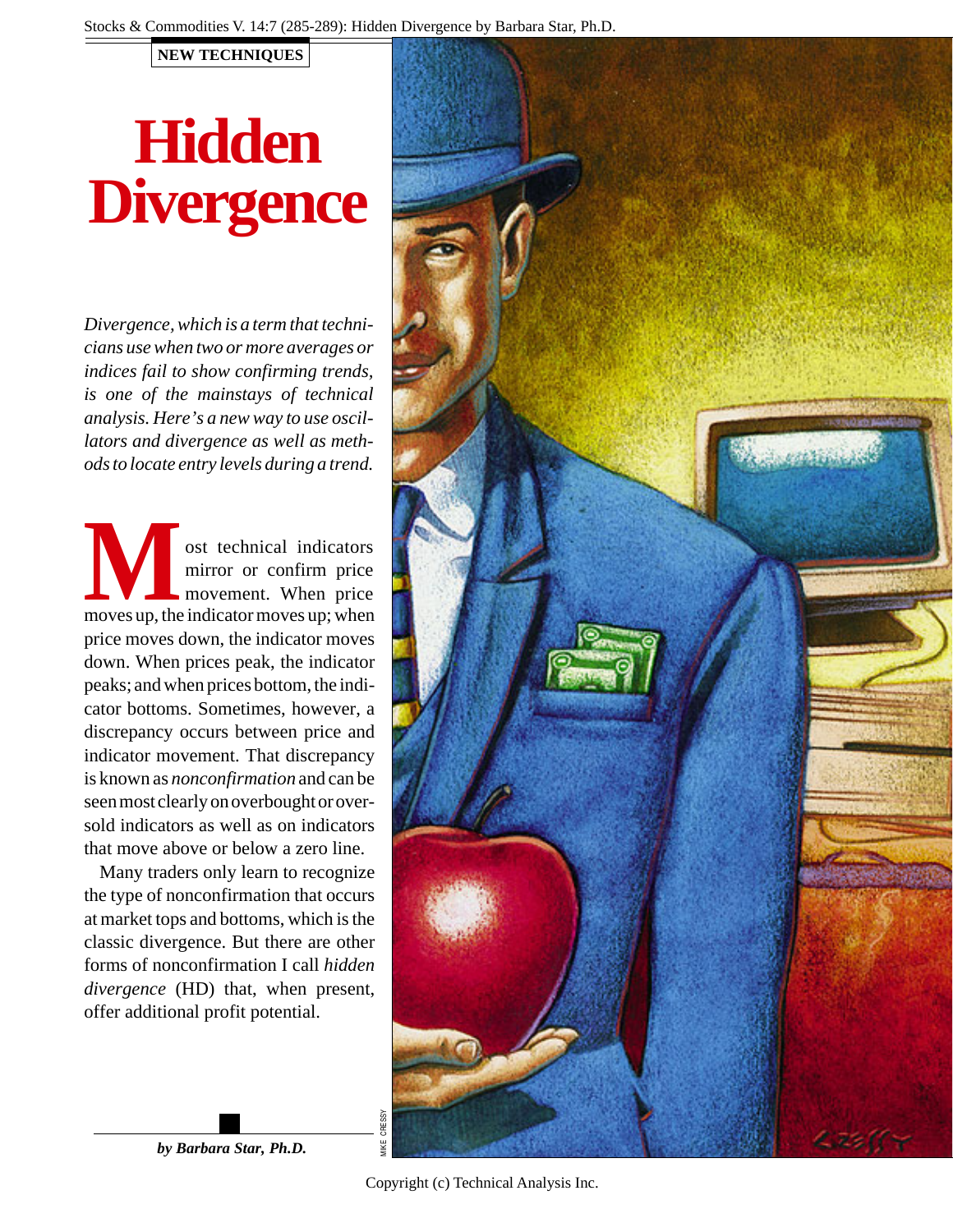Hidden divergences are the opposite of classic divergences. Classic divergence looks for lower low prices accompanied by higher indicator values at price bottoms and higher high prices accompanied by lower indicator values at price tops. Hidden divergences, on the other hand, seek higher price lows accompanied by lower indicator values during up moves and lower price highs accompanied by higher indicator values during down moves. Most hidden divergences signal continuation moves in the direction of the prevailing trend.

Here are examples of each type of nonconfirmation using stock and commodity charts. Even though many indicators display nonconfirmations, I will use a five- to 15-unit (5-15) price oscillator to illustrate various nonconfirmations. The oscillator is simply the difference between a five-unit exponential moving average (EMA) of the closing price and a 15 unit exponential moving average of the closing price. The value of that difference fluctuates above and below a zero line.

#### **CLASSIC DIVERGENCE**

Classic divergence is one of the best-known types of nonconfirmation. A divergence is a separation between price and indicator that warns of a possible short- to intermediateterm change of trend. A bullish divergence arises during a down move when price makes either a lower low or a double bottom but the indicator makes a higher low or a double bottom. A bearish divergence occurs during an up move when price makes either a higher high or a double top and the indicator makes a lower high or a double top. Classic divergences can occur at price tops or bottoms and also at price corrections.

The chart of PepsiCo [PEP] in Figure 1 shows both a bearish and a bullish divergence. The stock price rose from April to the end of May 1995. The oscillator made a top in early to mid-May at point A. However, when price made a top in late May (point B), the oscillator made a second top at a lower level. This was a sign that price momentum was decreasing and warned of a potential change in trend either from up to down or sideways. The stock made a corrective decline going into July. At the price low in mid-July (point D), the oscillator made a second bottom, but at a higher level. This signaled that downside momentum had decreased and either a potential rally or sideways move could occur. The bullish divergence was confirmed as price resumed its up move.



### **THE BULLISH HIDDEN DIVERGENCE**

In a bullish HD, the indicator makes a lower low, but price makes either a higher low or a double-bottom low. This type of nonconfirmation occurs mainly during corrective declines in an



**FIGURE 1: CLASSIC BULLISH AND BEARISH DIVERGENCE.** The 5-15 price oscillator made lower highs, while the price of PepsiCo kept making higher highs into late May, resulting in a classic bearish divergence pattern. At the price lows in July, the oscillator showed bullish classic divergence by making a higher low.



**FIGURE 2: BULLISH HIDDEN DIVERGENCES ON MICRON TECHNOLOGY.** Bullish hidden divergences appear in uptrending markets when the indicator makes a series of lower lows but price makes a series of higher lows.



**FIGURE 3: BULLISH HIDDEN DIVERGENCES ON DECEMBER 1995 CORN.** Most bullish hidden divergences occur between two successive indicator lows. Occasionally, however, it is helpful to use the second-point lookback technique, as was the case at point 7.

Copyright (c) Technical Analysis Inc.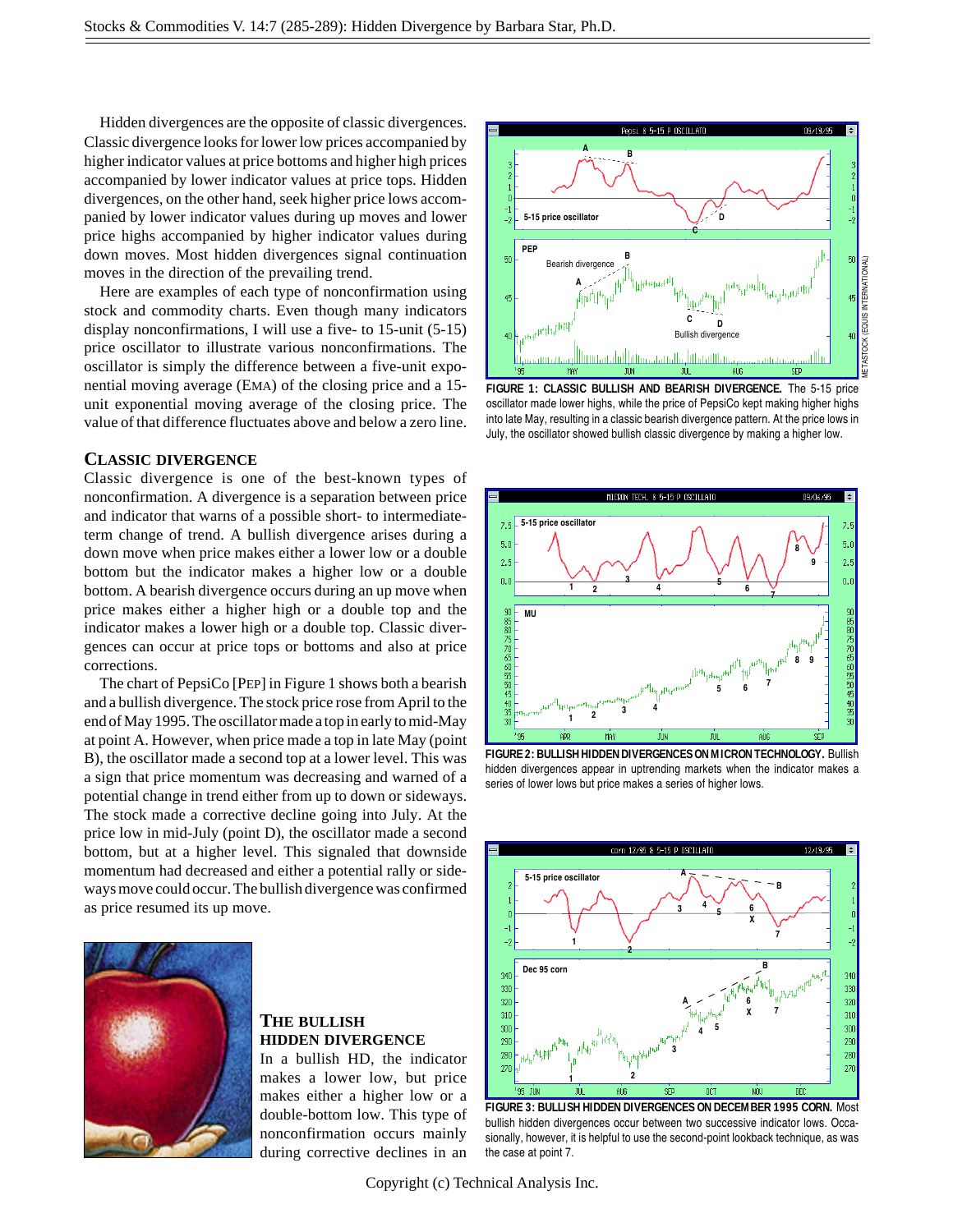uptrend, but it may also be found on occasion at price retests of the lows. Bullish HDs indicate underlying strength in the security and often make good entry or re-entry points.

During its spectacular rise (and before its equally spectacular decline), Micron Technology [MU] displayed many bullish hidden divergences (Figure 2) in 1995. At point 2, the indicator made a lower low than it had at point 1, but price made a higher

> **Just as classic divergence does not appear on every price chart, so it is with hidden divergence. But when they do appear, they are worthy of attention. The trick is to train your eye to recognize one when it presents itself.**

low at point 2 than it had at point 1. In May, at point 4, the indicator was lower than at point 3, but the price low at point 4 made a double bottom with the price low at point 3 before price resumed its advance. As the indicator made lower lows in July and August at points 6 and 7 than it had at point 5, price continued to make higher lows. Another double-bottom price low occurred at points 8 and 9, but the indicator made a lower low at point 9, signaling the potential for additional strength.

The year 1995 also produced a strong bull market in the grains. December corn made a \$3,000 runup in price during a five-month period (Figure 3). Classic bullish divergence was not evident at the August price double-bottom retest of the July lows, but hidden divergence was very much in evidence as the indicator made a lower low at point 2 that was not confirmed by lower prices. Point 3 represents a confirmation rather than an HD because both price and oscillator dipped approximately at the same time.

The next HD occurred at point 5. In October, the oscillator at point 5 was lower than it had been at 4, yet the price low was higher than it had been at either points 3 or 4. This was another place to enter or buy more contracts. Traders would have seen the bearish classic divergence in September and October as price continued to make new highs, while the indicator made lower highs. Some would have thought the move was over, but those who exited might have spotted the HD re-entry opportunity at point 7 when the indicator was well below point 5 and the price low was higher than it had been at point 5, suggesting a price rally.

The "X" at point 6 in Figure 3 calls attention to a variation that I call the *second-point lookback*, which can be used when looking for hidden divergences. Most of the time, the HD will occur between the last two indicator lows such as those between points 4 and 5. Sometimes, though, it is important to look at the low made two indicator points ago. In this case, the indicator low at point 7 was lower than the indicator low at 6 — the preceding indicator low — but then so was the price low. That produced a confirmation with price and would appear to negate the pattern. However, a look back to the



**FIGURE 4: BEARISH HIDDEN DIVERGENCE ON JUNE 1995 LIVE CATTLE.** Bearish hidden divergences appear in downtrending markets when the indicator makes a series of higher highs but price makes a series of lower highs.



**FIGURE 5: KANSAS CITY SOUTHERN INDUSTRIES WITH BEARISH HIDDEN DIVERGENCE.** Several bearish hidden divergences appeared during a protracted price decline on this stock.



**FIGURE 6: VARIOUS NONCONFIRMATIONS WITH GENERAL NUTRITION.** Stock prices showed a bullish hidden divergence as it moved up and bearish hidden divergences during its downturn. A classic bearish divergence occurred at the price top prior to the decline, and a trendline drawn from the price lows from points 1 and 2 helped confirm the trend change.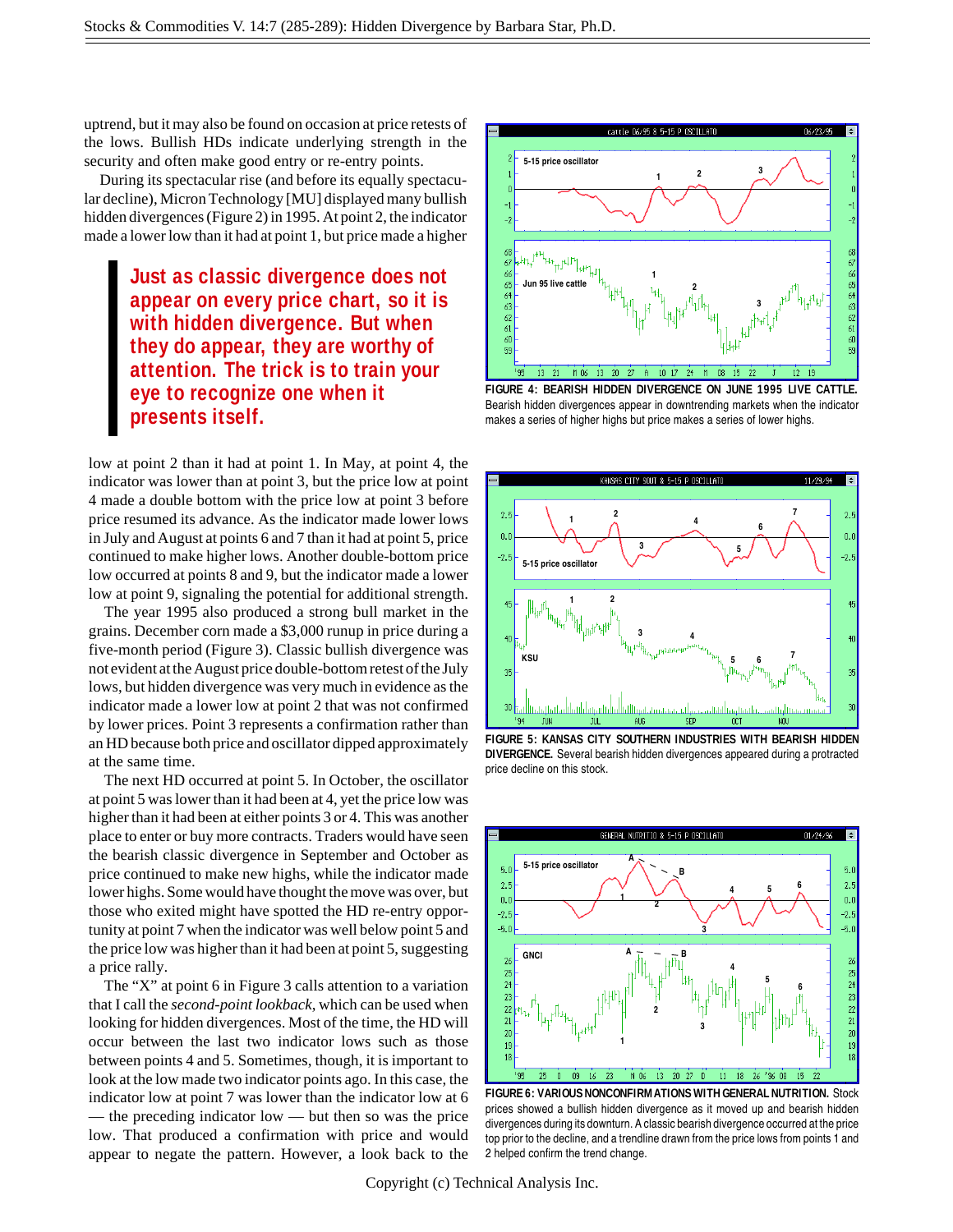indicator low at point 6 showed that it was higher than point 5 and that point 7 was lower than both points 5 and 6 *and* that the price low was higher at both points 6 and point 7 in relation to point 5. Many times, this indicates either a resumption of the up move or a rally to retest the top.



#### **THE BEARISH HIDDEN DIVERGENCE**

In a bearish HD, price makes a lower high, but the indicator makes a higher high. This type of nonconfirmation is mainly found during corrective rallies in a downtrend but may also occur during retests of a price top. Bearish HDs signal

potential underlying weakness in a security.

An example of bearish hidden divergence appeared on the June 1995 cattle chart (Figure 4). Following a steady twomonth decline, price rallied in April to form point 1. After a brief decline, price rallied again to form point 2, which moved the indicator to a higher level than it had been at point 1. However, price made a lower high at its own point 2. The lower price high, accompanied by a higher indicator high, produced a bearish hidden divergence, and prices continued their decline. In May, another price rally ensued, taking both price and indicator to their respective point 3s. Because the indicator was higher at point 3 than at point 2 and the price high was lower at point 3 than at point 2, point 3 would be labeled as another hidden divergence.

But this proved to be a false hidden divergence, as price rose above the point 3 high within the next few days. A false hidden divergence is similar to a false classic divergence in that momentum has changed but not enough to produce a major price change. A trendline drawn from the price top of point 2 to the price top of point 3 would have been broken to the upside, suggesting a place to exit the trade.

The NYSE stock in Figure 5, Kansas City Southern Industries [KSU], declined during the last half of 1994. Several of the corrective rally attempts in the stock produced bearish hidden divergences. A price rally push in July (point 2) double-topped with the June rally. However, the indicator at point 2 was higher than it was at point 1.

This bearish HD led to a resumption of the decline. Point 3 confirmed the decline because it made a lower high. However, the August price rally drove the indicator above the zero line into positive territory (point 4). But the price high at point 4 was lower than at point 3, which set up another bearish HD. Price point 5 was a confirming move, since both price and the oscillator made lower highs. At point 7, however, a potential bearish HD emerged when price made an approximate double top, with the price high at point 6 while the indicator was higher at point 7 than it had been at point 6 and price continued to move down.

#### **ALL TOGETHER NOW**

As can be seen in Figure 6, General Nutrition [GNCI] displayed both bullish and bearish HDs as well as bearish classic divergence. As price rose from  $19<sup>1</sup>/<sub>2</sub>$  to 26, the stock showed a bullish hidden divergence at point 2, which led to the double top where the oscillator formed a classic bearish divergence at point B.

If a trendline were drawn from the price lows at points 1 and 2, it would have broken to the downside in November and a change of trend suggested. At point 3, both price and the oscillator made lower lows than they had at point 2, which helped confirm the trend change. (Even though the price lows at points 2 and 3 were higher than at point 1, the indicator was lower at both points 2 and 3 than at point 1 so the pattern did not meet the second-point lookback criteria.) Point 4 was a confirmation move rather than a nonconfirmation.

The first bearish HD occurred at point 5, when the oscillator double-topped at its point 4 high and price was below its point



**FIGURE 7: BULLISH AND BEARISH HIDDEN DIVERGENCE USING WILLIAMS' %R.** Many indicators can display hidden divergences. Here, the US Treasury bonds show hidden divergences with Williams' %R, which is found on most software charting packages.



**FIGURE 8: BULLISH AND BEARISH HIDDEN DIVERGENCE USING THE MOMEN-TUM INDICATOR.** Another indicator commonly found on charting software is momentum. It also showed hidden divergences on US T-bonds.